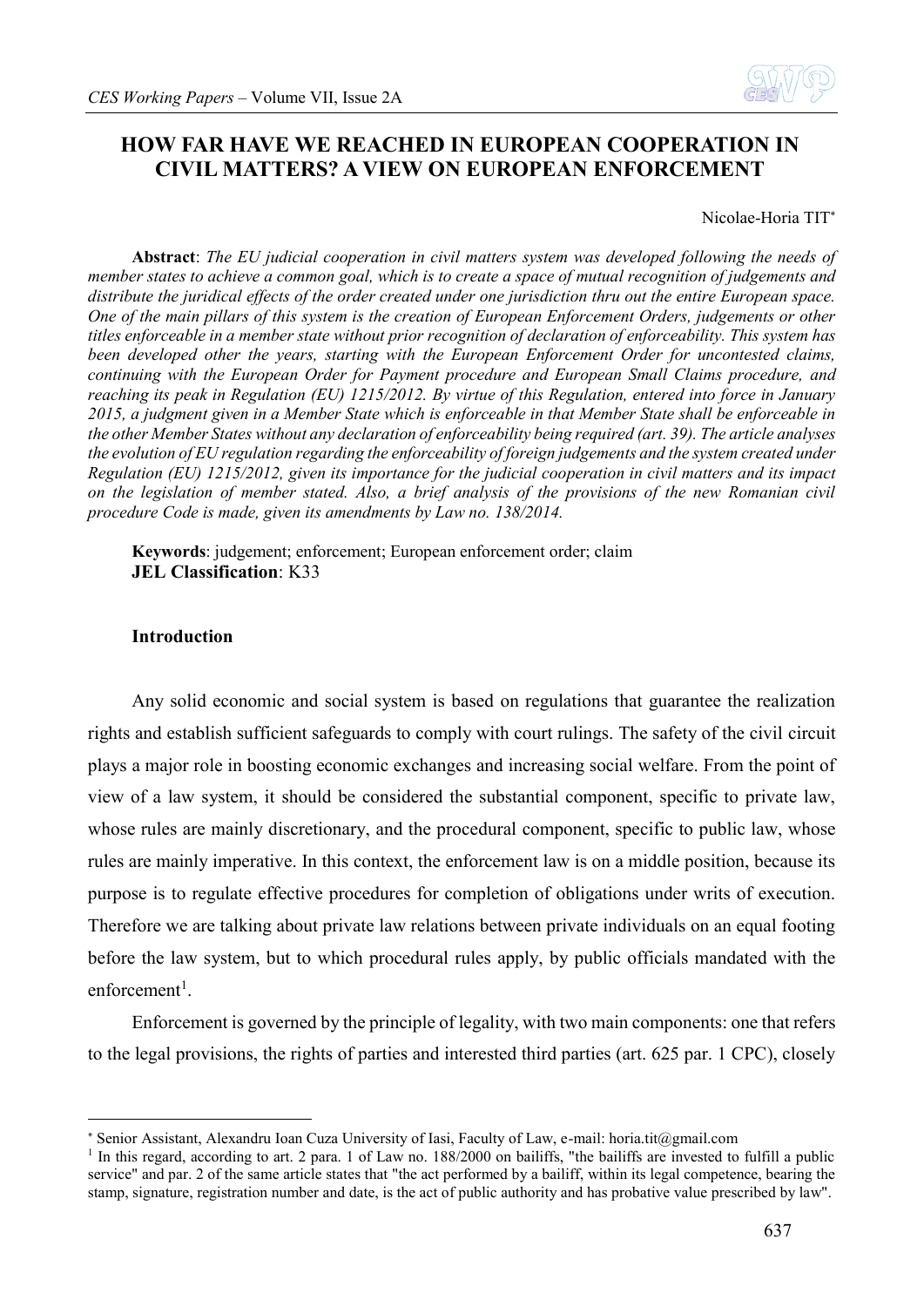related to the principle of the right to a fair trial within optimal and predictable time; the second, on the prohibition of carrying out enforcement activities by persons other than the enforcement bodies provided by the law (art. 625 par. 2 CPC), closely related to the principle of achieving enforcement activity only through the enforcement body (bailiffs).

The legality of enforcement requires at the same time as all acts of enforcement to be carried out only under a writ of execution (enforcement order). The enforcement order is, both substantially and formally, the basis of enforcement in a positive sense (the procedure can be triggered only under it) and negatively (its cancelation leading to the cancelation of all acts of enforcement). Although the enforcement activity is specific to the legal relationship governed by private law, because it seeks the fulfillment of obligations correlative to subjective right, it has an important and significant public component, because it is carried on after the procedure prescribed by law and by an agent who is performing a service of public interest<sup>2</sup>. Therefore, traditionally, in the international civil trial theory, the enforcement phase of the trial is subject eminently to the enforcement law of the forum; there can be no enforcement activity on the territory of a state other than the one regulated by the law of that state. This component of the general theory of international trial is the result of sovereignty principle and comes under the general rule that the procedure is subject to the law of the court, whether the legal relationship is subject to foreign law. This traditional design led to the generalization of rules on recognition of foreign judgments for enforcement in the territory of another State, via exequatur.

The need for international legal cooperation in civil matters gave rise to simplified forms of recognition and establishment of procedural safeguards capable to lead to subjective rights confirmation without significant barriers. In particular to the European Union, the creation of specific mechanisms of supranational law led to the removal of classical conception of exequatur recognition of judgments and the establishment of new procedural disciplines, to ensure uniform protection of the rights and minimum procedural safeguards in this respect (Edward *et al*., 2013, pp. 672-676).

In this direction, two tendencies are observed: on the one hand, the developments of EU law towards the establishment of a European passport for enforcement, i.e. a certification procedure which once covered, leads to the possibility of enforcement in any Member State, without being required acknowledgments or any other formalities according to its legal system; on the other hand, the creation of European procedures, distinct from national and applicable independently of these, which

<u>.</u>

<sup>&</sup>lt;sup>2</sup> In this respect, art. 623 CPC provides that "enforcement of any enforceable title except those which concern the consolidated budget, European Union budget and the European Atomic Energy Community budget is made only by the bailiff, even if by special laws is provided otherwise ". Likewise are the provisions of art. 1 of Law no. 188/2000. Therefore, Romanian law enshrines as a general principle the rule according to which the only competent body to enforce obligations under enforcement orders is the bailiff. This rule is without derogation.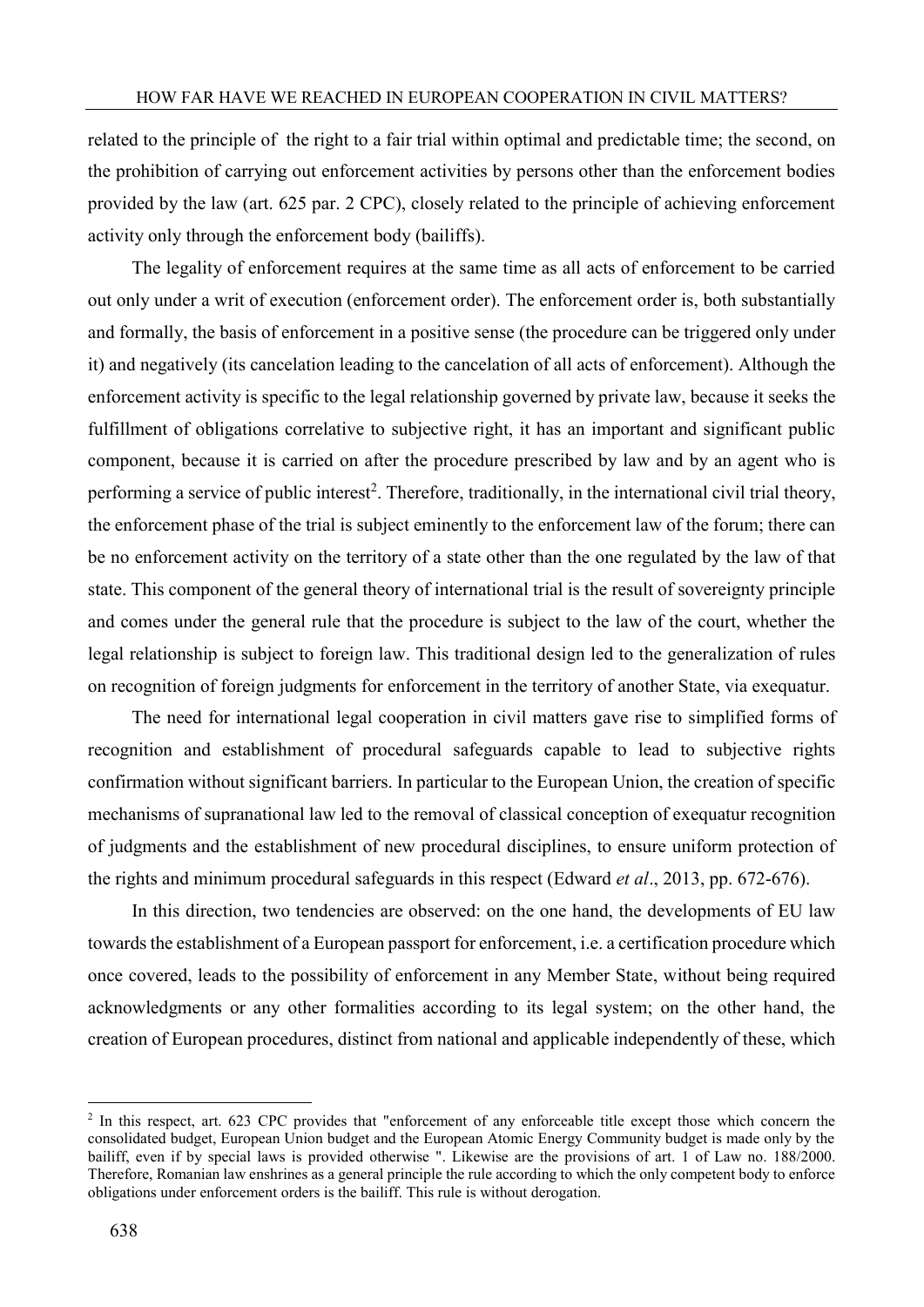1

once are followed by the creditor, lead directly to the emanation of a European Enforcement Order also apt to be enforced without be required to fulfill any other formalities (Crifo, 2009, p. 61 et sq.).

### **1. The evolution of regulation regarding European Enforcement Orders**

As pointed out above, the enforcement order is the fundament of enforcement procedure (art. 632 par. 1 CPC), any execution procedure being unable to perform than under a judgement or another document which the law gives this character. This rule is materialized in at least two essential procedural regulations: on the one hand, the requirement that the original or copy of the enforcement order has to be attached to the application for enforcement to the competent bailiff (art. 664 par. 4 CPC); on the other hand, the cancelation of the enforcement order lead to the cancelation of all enforcement procedures performed under it and the restitution of benefits (art. 643 CCP) (Boroi, *et al*., 2015, pp. 941-942).

Based on the definitions and classifications made in the CPC, we must distinguish between the execution titles represented by judgements and other documents which the law confers this status. In the first category is not required for a declaration of enforceability, while in the second case, the enforcement title may be enforced only after being declared enforceable (art.  $641 \text{ CCP]}$ <sup>3</sup>. This distinction is based on the subjective nature of the right claimed and the claim contained in the executory title: with judgments, the res judicata effect make the subjective right to be strengthened as a result of facts and legal verification made by the court; with the other documents, the verification made by the court is limited to the formal requirements of the title, in relation to the requirements of the law for it to be enforced. For these title, a potential substantial verification is to be made the enforcement court, if the debtor applies for a contests against enforcement procedures by invoking substantive defence against the writ of execution<sup>4</sup>.

<sup>&</sup>lt;sup>3</sup> According to art. 641 para. 1 CPC, "enforcement titles other than judgments can be enforced only if they are declared enforceable". According to art. 641 para. 2 CPC, the application for a declaration of enforcement shall be settled by the court in whose area if located the residence or place of business of the creditor or of the debtor, as applicable. In certain circumstances, the competence for the declaration of enforceability is attributed to another court (for example, contracts between lawyers and their clients are enforceable, under the condition to be concluded according to the law; the declaration of enforceability is a matter for the court in whose jurisdiction is the professional office of lawyers, according to art. 31 par. 3 of Law no. 51/1995 on the organization and exercise of legal profession).

<sup>4</sup> According to art. 713 para. 2 CPC "where enforcement is carried out under another title than a judgment, the contest can rely on factual or legal reasons relating to the substance of the rights contained by the enforcement order, only if the law provides no other specific procedural remedy to cancel it". The phrase "specific procedural remedy" should be understood as a procedural means other than the application that would invoke the irregularity of the act (for example, an application for nullity).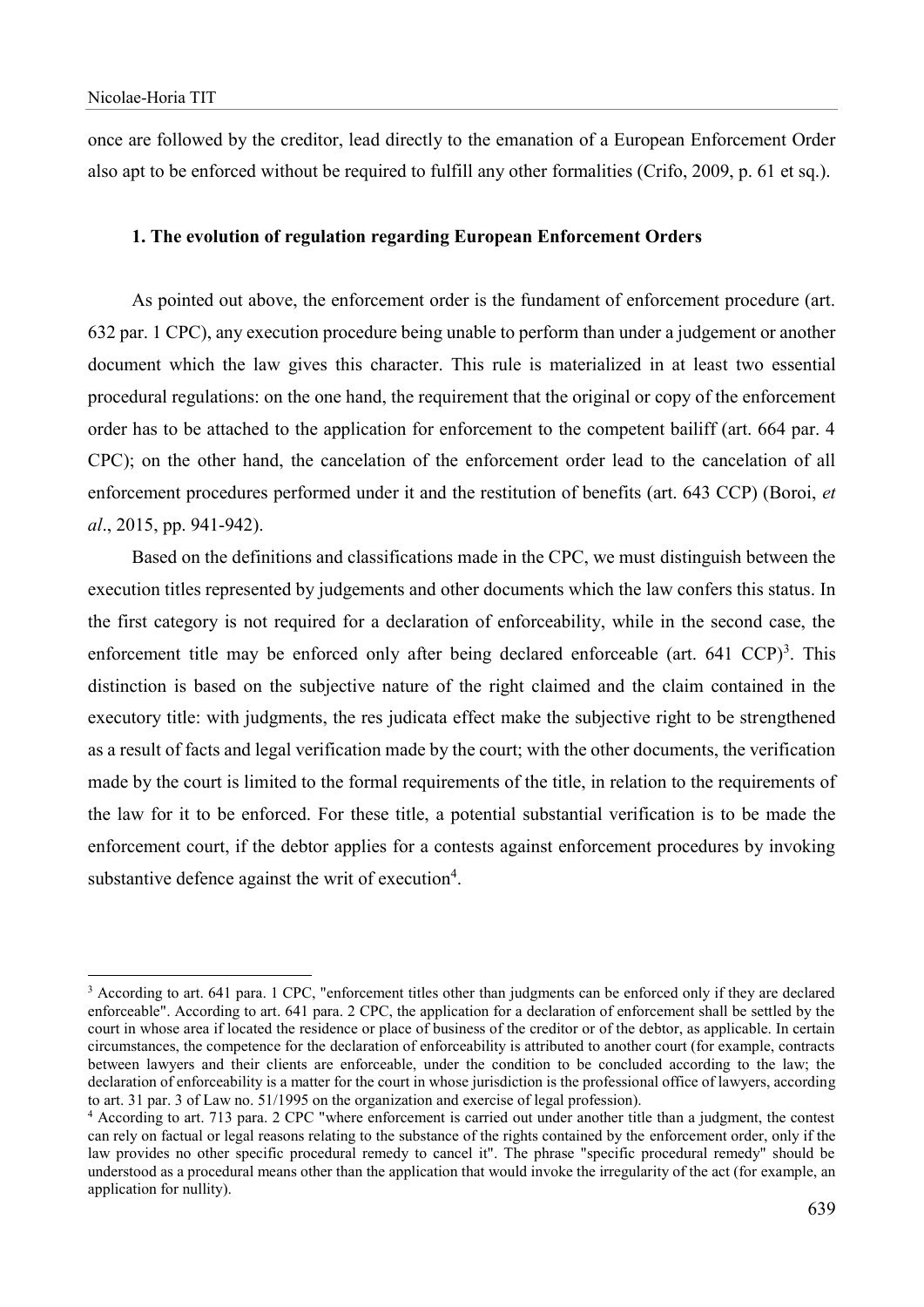# HOW FAR HAVE WE REACHED IN EUROPEAN COOPERATION IN CIVIL MATTERS?

According to the classical theory of international trial, the execution of a foreign enforceable title could be performed in a State only after its recognition under the law of the State where the execution would by carried. Expression of the principle of sovereignty (Cuniberti, *et al.*, 2011, pp. 2- 3), the rule that enforcement is conditioned by the prior recognition and declaration of enforceability was adopted, in principle, by the CPC (art. 1103 CCP). The conditions of the declaration of enforceability of foreign judgments are the same as the ones provided for the recognition (art. 1104 and art. 1096 CPC), plus the condition regarding enforceability of the judgment according to the law of the state of the court which passed that judgment.

However, enforcement of a foreign judgment in Romania is conditioned on its definitive enforceability in the state of origin; the enforcement in Romania of a foreign judgements concerning precautionary measures or those that were given with provisional enforcement is not permitted (art. 1103 par. 2 CPC). Thus CPC links the recognition of the enforceability of a foreign judgment of its res judicata, reported in two parts: on the one hand, the substantial one, regarding the settlement by the judgment of conflicting rights; on the other hand, the procedural one, regarding the completion of appeals provided by the legislation of the court which delivered the judgment.

The system based on preliminary recognition of judicial decisions is inadequate in the legal order of the European Union. Moreover, the creation of a common economic space requires the establishment of procedural safeguards for individual rights to be exploited throughout the Union, with minimum formal requirements and costs. Otherwise, the imperative of defending the rights would be illusory and the possibility of abuse of rights would increase unreasonably, a debtor could easily speculate the legislative differences between Member States regarding the enforceability of foreign judgements. In this context, the establishment of a European Enforcement Order has been an ongoing concern at the decisional level, since at the time of the creation of the European Economic Community, by the Treaty of Rome (Gaudement-Tallon, 2010, p. 3).

European regulations was, in this respect, gradual, only in 2015 leading to the effective implementation of the principle of enforcement of foreign judgments without any prior formal declaration of enforceability by the courts of the Member State in whose territory the enforcement proceedings should be carried out.

The evolution of European legislation by stipulating a European Enforcement Order has been driven by the need to create a common space in which the free movement of judgments in ensured. It is noteworthy that the foundations of this legal current were laid by art. 220 of the Treaty establishing the European Economic Community (EEC) in 1957 (Treaty of Rome) (Raducan, *et. al*, 2011, p. 120). It stipulated agreements in order to simplify procedures and formalities that were subject to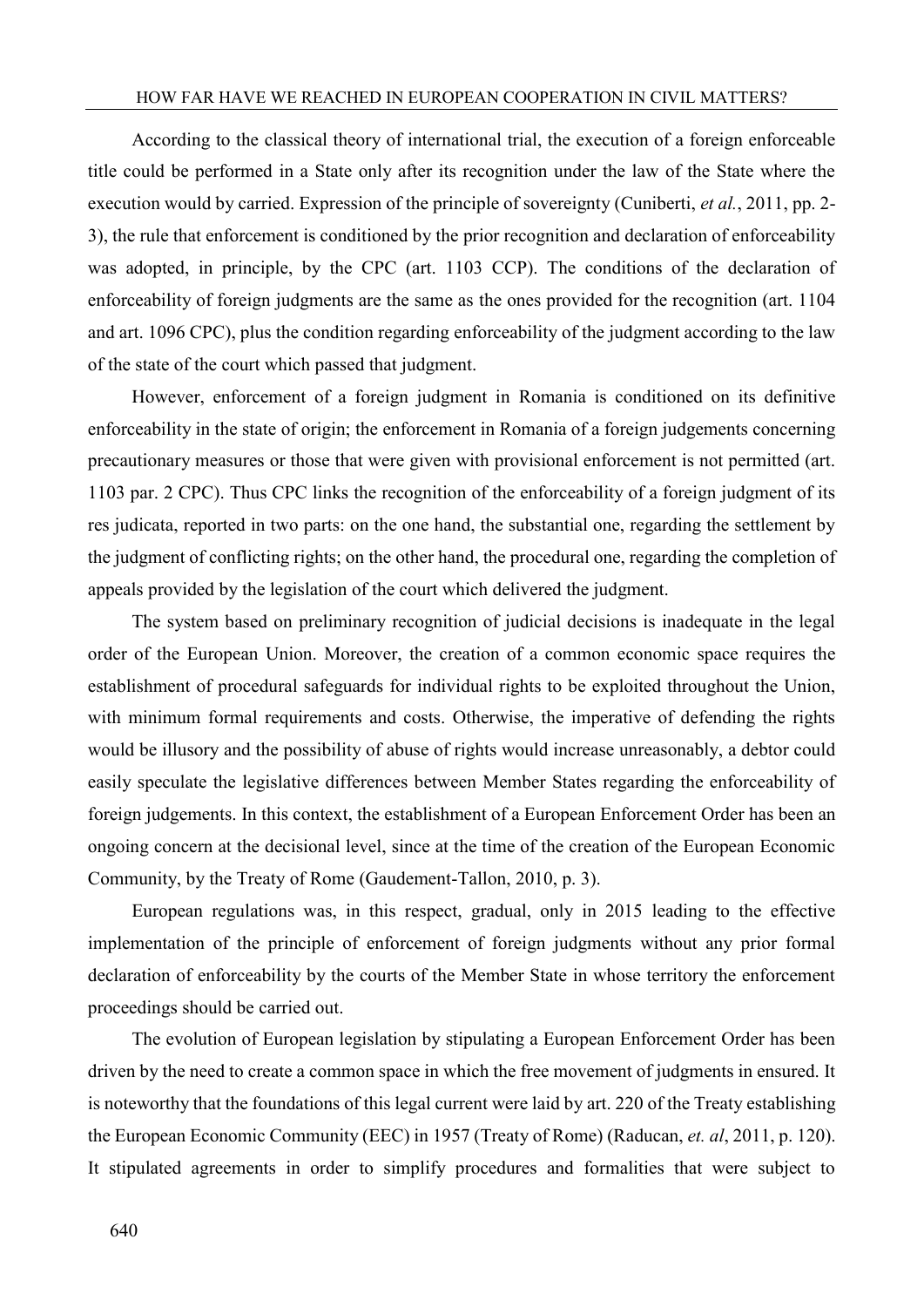recognition and enforcement of judgments in the Member States. These provisions were developed and adopted by the Brussels Convention of 1968 (entered into force on 1 February 1973), on jurisdiction and enforcement of judgments in civil and commercial matters. It provided a simplified procedure for granting exequatur, thus helping the establishment and functioning of the common market (Gaudement-Tallon, 2010, p. 51). Subsequently, the Lugano Convention was adopted in 1988 to regulate relations between Member States and non-member States. The two agreements were the basis for the adoption of Regulation (EC) no 44/2001 on jurisdiction and the recognition and enforcement of judgments in civil and commercial matters (Brussels I), which, together with Regulation (EC) no 1347/2000 on the jurisdiction, recognition and enforcement of judgements in matrimonial matters and in matters of parental responsibility for joint children (Brussels II) and subsequently Regulation (EC) no 2201/2003 on recognition and enforcement of judgments in matrimonial matters and the matters of parental responsibility, have provided the basis for judgments regulation effectiveness in Union Member States (Stone, 2010, pp. 6-14).

The great shortcoming of Regulation (EC) no 44/2001, however, was that of lack of general regulations regarding the European Enforcement Order. Even if it eliminates the procedure of recognition, the Regulation still provided the need for a declaration of enforceability by the court or competent authority of the Member State in which the execution was to take place (Cuniberti, *et. al*, 2011, p. 48). Basically, in terms of the effect of execution of judgments, the Regulation did not bring anything new to the classical theory, which was considered a constant impediment to the realization of free movement of judgments in the Union. The effect of de jure recognition as provided for in art. 33 para. 1 of Regulation (EC) no 44/2001 was considered insufficient as far as, in order to be enforced in another Member State, it required a statement issued by the court or enforcement authority.

In this context, the theory of the European Enforcement Order was developed and applied gradually, leading to the creation of a tool that, once certified as enforceable by the courts or authorities of the issuing State is able to move freely throughout the Union, without the need for recognition or declaration of enforceability by the courts or authorities of the State where enforcement is to be made. This goal was accomplished by Regulation (EU) no 1215/2012 on jurisdiction and the recognition and enforcement of judgments in civil and commercial matters (recast), which eliminates the declaration of enforceability and institutes a procedure of certification of the judgement in order to become a European Enforcement Order (Stanescu, 2015b, p. 261).

At the moment, there are four types of judgements that can be certified as European Enforcement Orders: the European Enforcement Order for uncontested claims, governed by Regulation (EC) no 805/2004 creating a European Enforcement Order for uncontested claims;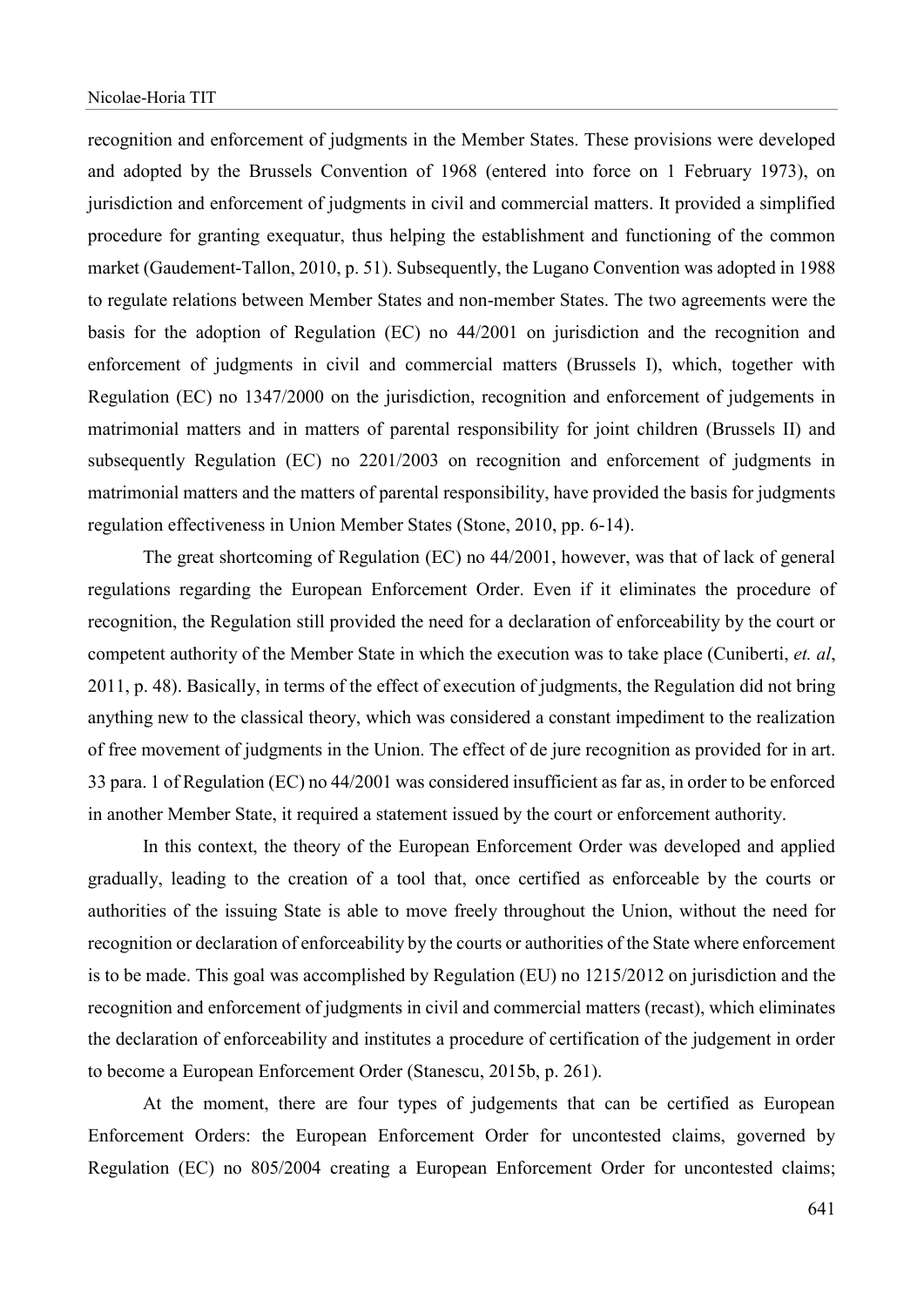judgments falling under Regulation (EU) no 1215/2012 on jurisdiction and the recognition and enforcement of judgments in civil and commercial matters (recast); the European order for payment, subject to Regulation (EU) no 1896/2006 creating a European order for payment procedure and the judgement given under Regulation (EC) no 861/2007 establishing a European small claims procedure.

# **2. The conditions under which European Enforcement Order may be enforced in Romania**

Art. 636 CCP refers to the European Enforcement Order, on which European Union law does not require preliminary recognition in the Member State which will be enforced in. We include in this category the following enforceable titles: European enforcement order for uncontested claims (Regulation (EC) no 805/2004), the European Payment Order (Regulation (EC) no 1896/2006), the titles emitted in the European small claims procedure (Regulation (EC) no 861/2007). Also, due to the application of Regulation (EU) no 1215/2012 starting from January 10th, 2015, recast of Regulation (EC) no 44/2001, the possibility of certification as a European Enforcement Order is extended over all decisions adopted in a Member State falling in the application are of the Regulation, no need for any recognition or approval of their enforcement in the Member State where enforcement is to be made.

These securities are enforceable by law without any prior formality. In this regard, Art. 39 of Regulation no 1215/2012 provides that "a judgment given in a Member State which is enforceable in that Member State is enforceable in other Member States without the need for a declaration of enforceability". The phrase refers to the enforceability provided by art. 1103 CPC, but not the declaration of enforceability governed by art. 666 CPC. In other words, the foreign decision, in so far as it is given in a Member State and subject to Regulation (EU) no  $1215/2012^5$ , is not subject to any prior formalities to be recognized as enforceable in Romania, but the enforcement procedure is the same as if a national title is carried out; therefore, the bailiff shall proceed to verify that conditions provided by art. 666 CPC are met<sup>6</sup>.

1

 $<sup>5</sup>$  Art. 1 para. 1 of Regulation 1215/2012 provides in this respect that "this Regulation shall apply in civil and commercial</sup> matters whatever the nature of the court or tribunal. It shall not extend, in particular, to revenue, customs or administrative matters or to the liability of the State for acts and omissions in the exercise of State authority (acta iure imperii)." The meaning of "civil and commercial matters" for the purposes of Regulation (EU) 1215/2012 should be considered not according to the system of one of the States concerned but, on the one hand, the objectives and the system of the Regulation and, on the other hand, general principles emerging from all the national legal systems. (Gaudement-Tallon, H., 2010, pp. 29-33).

<sup>&</sup>lt;sup>6</sup> It is o be noted that the declaration of enforceability under art. 666 CPC is made by the bailiff, following the modification of CPC by Law no 138/2014, published in The Official Journal no. 753/16.10.2014. Following this modification, the CPC was republished in The Official Journal no 247/10.04.2015.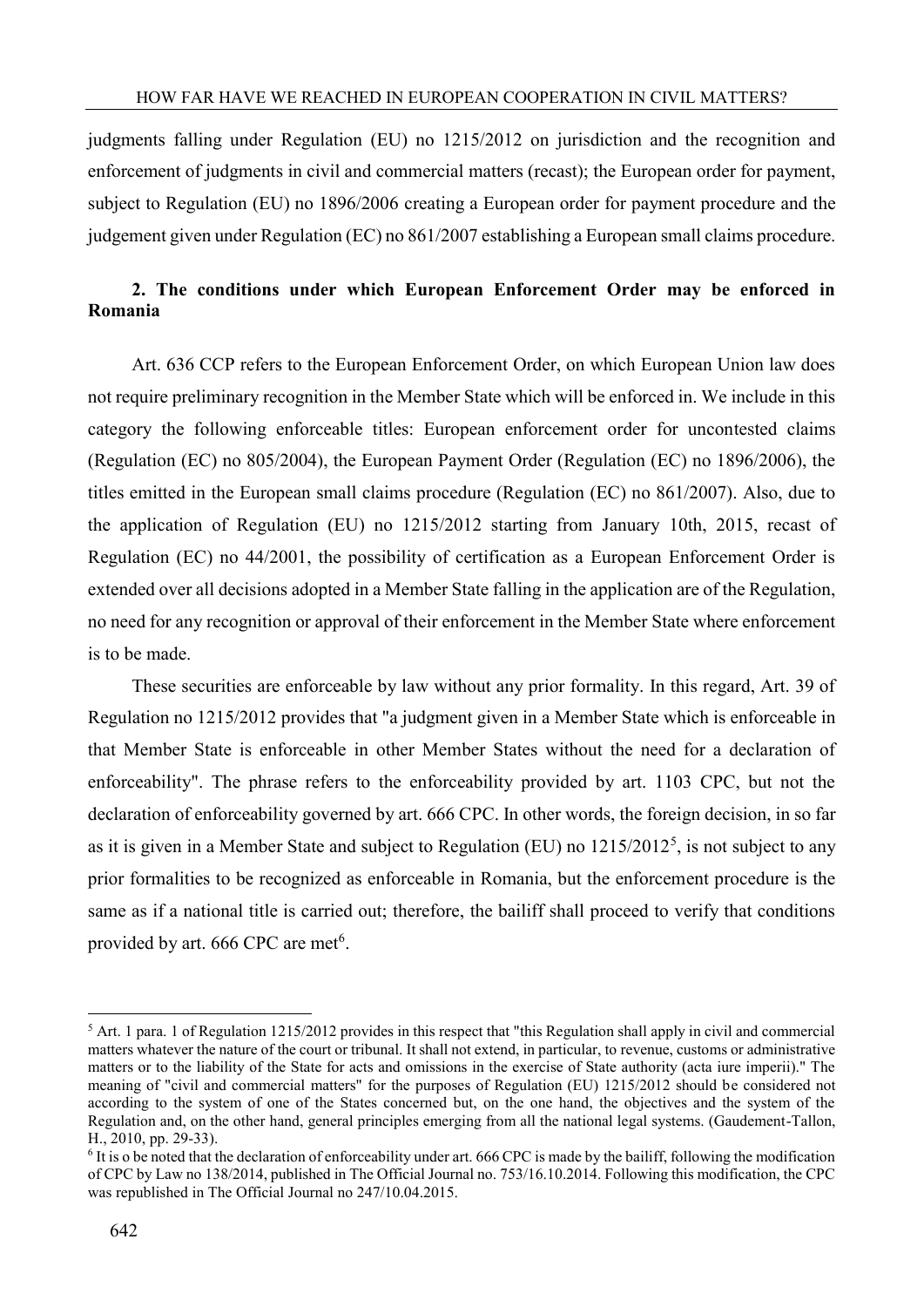1

In this context, it should be noted that the term "declaration of enforceability" has a different meaning, referring in some cases to the title, while in others to the enforcement procedure itself. Art. 39 of Regulation (EU) no 1215/2012 relates simply to the acquisition by a foreign judgment of enforceable character. This is done ex lege without further formality before the courts or authorities of the State where enforcement is to be made only by issuing the European Enforcement Order Certificate (art. 53 of Regulation (EU) no 1215/2012), in a procedure regulated by European law, not by the national one. In this way, European legislation removes the applicability of national legislation on enforceability of foreign judgments (art. 1103 CCP), considering the preeminence of EU law and the mandatory provisions contained in a Regulation to the provisions of  $CPC<sup>7</sup>$ . However, as with any other enforcement titles, but it is necessary for the bailiff entrusted by the creditor with the enforcement application to declare the enforceability of this application, according to art. 666 CPC, including the verification of formal requirements for the title to be enforceable as a European Enforcement Order (Boroi, *et. al*, 2015, p. 955).

This conclusion emerges from at least two arguments: first, according to art. 41 para. (1) first sentence of Regulation (EU) no 1215/2012, the procedure for the enforcement of judgments given in another Member State shall be governed by the law of the Member State addressed. In other words, enforcement in Romania of a European Enforcement judgment in this case covered by Regulation (EU) no 1215/2012 will be under Romanian law, namely CPC. European law is governing only the enforceability of the title, materialized in the European Enforcement Order Certificate, but the actual enforcement procedure is governed by national  $law<sup>8</sup>$ .

According to art. 622 para. 2 CPC, the enforcement procedure is triggered when the application for enforcement is launched and registered with the enforcement body. It has a dual role: on the one hand, to establish the frame of the enforcement procedures, referring to the obligation to be accomplished and the ways of enforcement; on the other hand, to invest the enforcement body with the fulfillment of that obligation. It is therefore irrelevant to the enforcement proceedings if the title is emitted into the domestic legal order or it comes from the law of another Member State, the

<sup>7</sup> In this respect, art. 4 CPC, marginal titled "Priority application of EU law" provides that "in matters governed by this Code, the mandatory rules of European Union law apply as a priority, regardless of the quality or status of the parties".

<sup>&</sup>lt;sup>8</sup> In this respect, the CJEU has held that "the term `enforceable' (...) is to be interpreted as referring solely to the enforceability, in formal terms, of foreign decisions and not to the circumstances in which such decisions may be executed in the State of origin. It is for the court of the State in which enforcement is sought (…) to determine, in accordance with its domestic law including the rules of private international law, the legal effects of a decision given in the State of origin (…)" (Case C-267/97 Eric Coursier v Fortis Bank and Martine Coursier, née Bellami). Therefore, European law strictly regulates the formal requirements of the title, certified by issuing the European Enforcement Order certificate, according to art. 53 of Regulation (EU) no 1215/2012. Enforcement law rules, namely those governing the enforcement proceedings are essentially national, at the moment there are no European enforcement rules.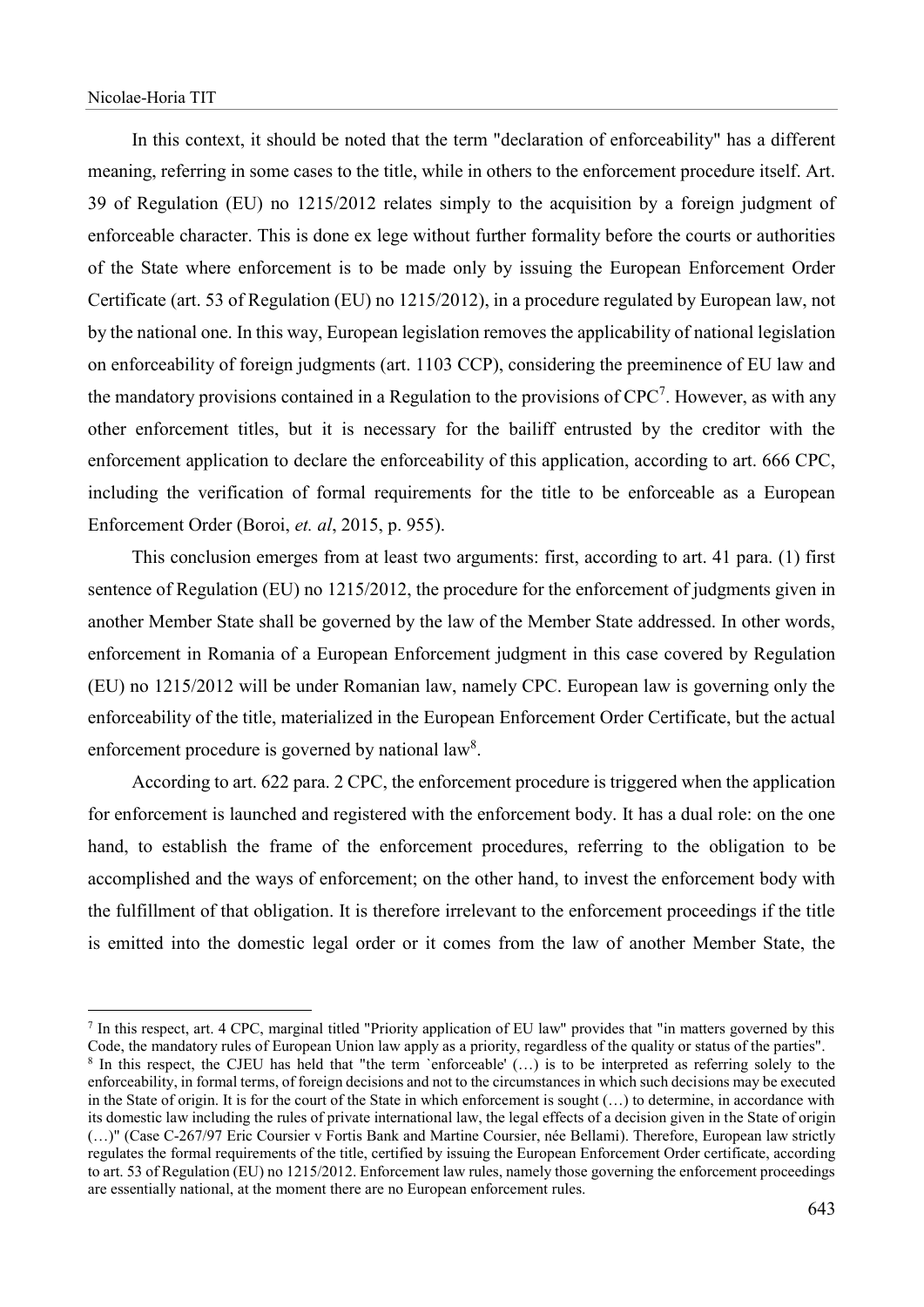enforcement of the judgment being made by the same rules<sup>9</sup>. All procedural forms done after the registration of the application of enforcement are governed by national law. Therefore, the enforcement of a European Enforcement Order cannot miss a declaration of enforcement procedure, which takes place after the registration of the enforcement application (art. 665 CCP).

Second, art. CPC 636, which refers to the European Enforcement Orders expressly refers to prior recognition of the title. The elimination of the recognition procedure constitutes the essential characteristic of the European Enforcement Order and art. 636 CCP does nothing else that to translate this principle in national legislation. It would be a mistake to believe that the wording of art. 636 refers also to the declaration of enforcement procedure regulated by art. 666 CPC (Gavris, 2013, p. 153). The procedure regulated by art. 666 CPC does not cover checking the conditions for the declaration of the enforceability of the title, but the conditions for proceeding to enforcement. As made clear in the listing of art. 666 para. 5 CPC, concerning the reasons for the request for execution to be rejected, it appears that the verification done by the bailiff cover a lot more substantial and formal issues than the formality of the title.

Basically, in connection with the enforcement order, its certification as a European Enforcement Order dispenses the creditor carrying out any other formalities required by law for the purposes of conferring recognition or enforceability. In the light of the provisions of art. 39 of Regulation (EU) no 1215/2012, the formal enforceability of a judgment is given by the substantial and procedural rules applicable in the trial in which it was given, i.e. enforceability is given by lex fori<sup>10</sup>. Issuing of the European Enforcement Order Certificate is a sufficient guarantee for the enforcement bodies of the requested State to enforce the title in question without being required any further formalities, including the recognition. At the same time, the enforcement procedure is the same regardless of the nature of the title, therefore the declaration of enforcement of the application launched by the creditor is necessary, irrespective of whether it is a national or European title.

## **Conclusions**

The classical system of recognition of the foreign judgment for reasons of enforcement in the territory of another State proved inadequate for the legal and economic order of the European Union. Therefore, since the advent of Community law, the question of a simplified system of recognition and

1

<sup>&</sup>lt;sup>9</sup> In this respect, Art. 41 para. 1, second sentence of Regulation (EU) no 1215 / 2012 provides that "a judgment given in a Member State which is enforceable in the Member State addressed shall be enforced there under the same conditions as

a judgment given in the Member State addressed."

<sup>&</sup>lt;sup>10</sup> See above, footnote 8.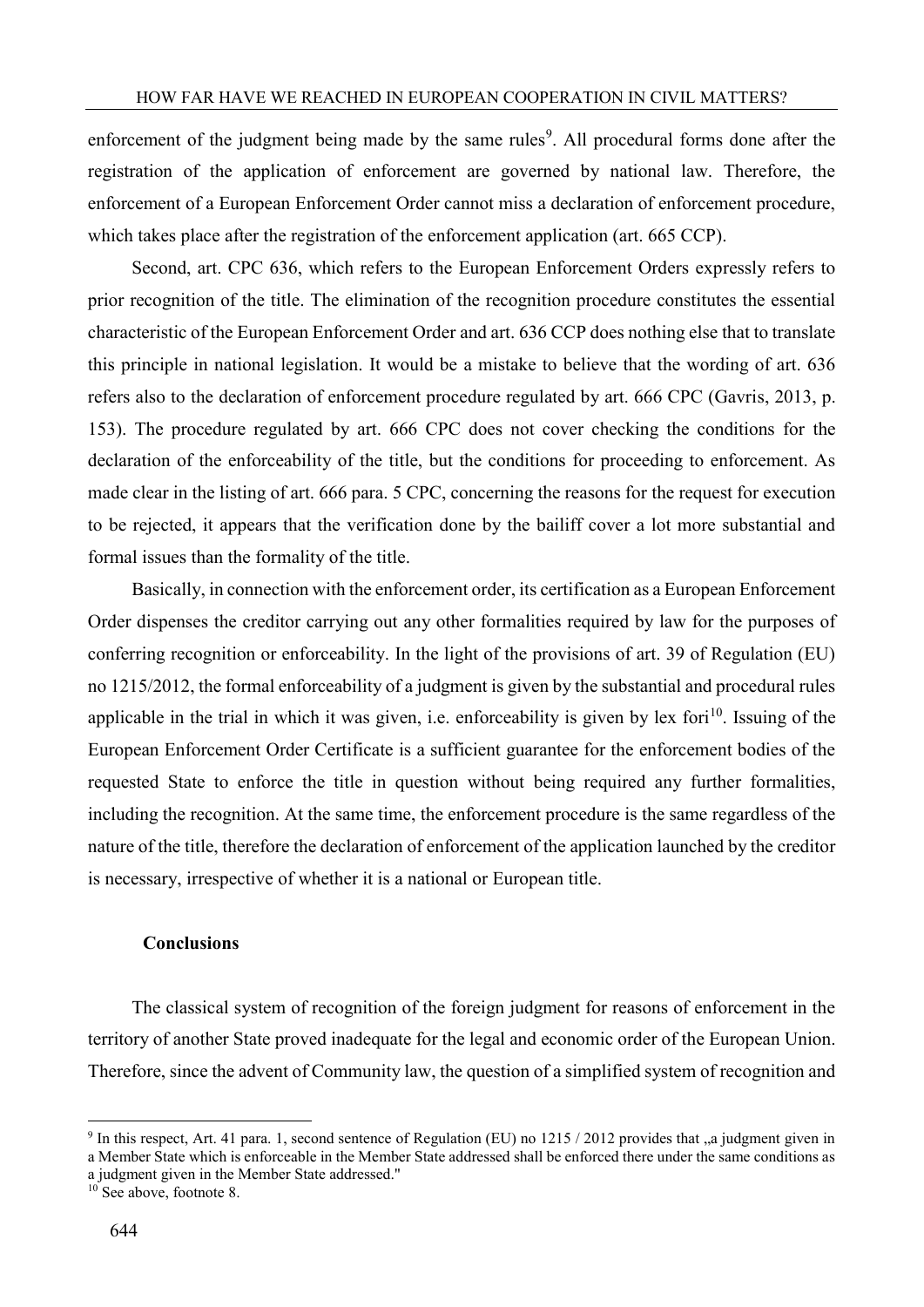then eventual elimination of exequatur was raised. As regards the enforceability of a judgment, the need to create a European Enforcement is the basic idea of the principle of free movement of judgments in the European Union.

In this direction, two trends emerged: on the one hand, the development of regulations providing that a judgment given in a Member State according to its judicial proceedings can be certified as a European Enforcement Order, following that with this certification can move freely, without the need for a declaration of enforceability in the State where enforcement is to be made; on the other hand, the creation of European procedures, distinct from national ones, but to be applied by the national courts, of which emanate Enforceable European Orders enforceable throughout the EU. The first category include the European Enforcement Order for uncontested claims, governed by Regulation (EC) no 805/2004, as well as judgments falling under Regulation (EU) no 1215/2012. The second category includes European order for payment, subject to Regulation (EU) 1896/2006 and the judgement given under Regulation (EC) no 861/2007.

### **Acknowledgement**

This work was supported by the strategic grant POSDRU/159/1.5/S/141699, Project ID 141699, co-financed by the European Social Fund within the Sectorial Operational Program Human Resources Development 2007-2013

#### **References**

Boroi, G. and Stancu, M. (2015), *Drept procesual civil*, Hamangiu, Bucuresti.

- Cadiet, L., Normand, C. and Cornette F. (2011), *Droit processuel civil de l'Union Européenne*, LexisNexis, Paris.
- Cayrol, N. (2013), *Droit de l'exécution*, LGDJ, Paris.
- Cuniberti, G, Norman, C. and Cornette, F. (2011), *Droit international de l'exécution. Recouvrement des créances civiles et commerciales*, LGDJ, Paris.
- Crifo, C. (2009), *Cross-border Enforcement of Debts in the European Union. Default Judgements, Summary Judgements and Orders for Payment*, Wolters Kluwer.

Croze, H. (2011), *Procedure civile*, 5<sup>e</sup> edition, LexisNexis, Paris.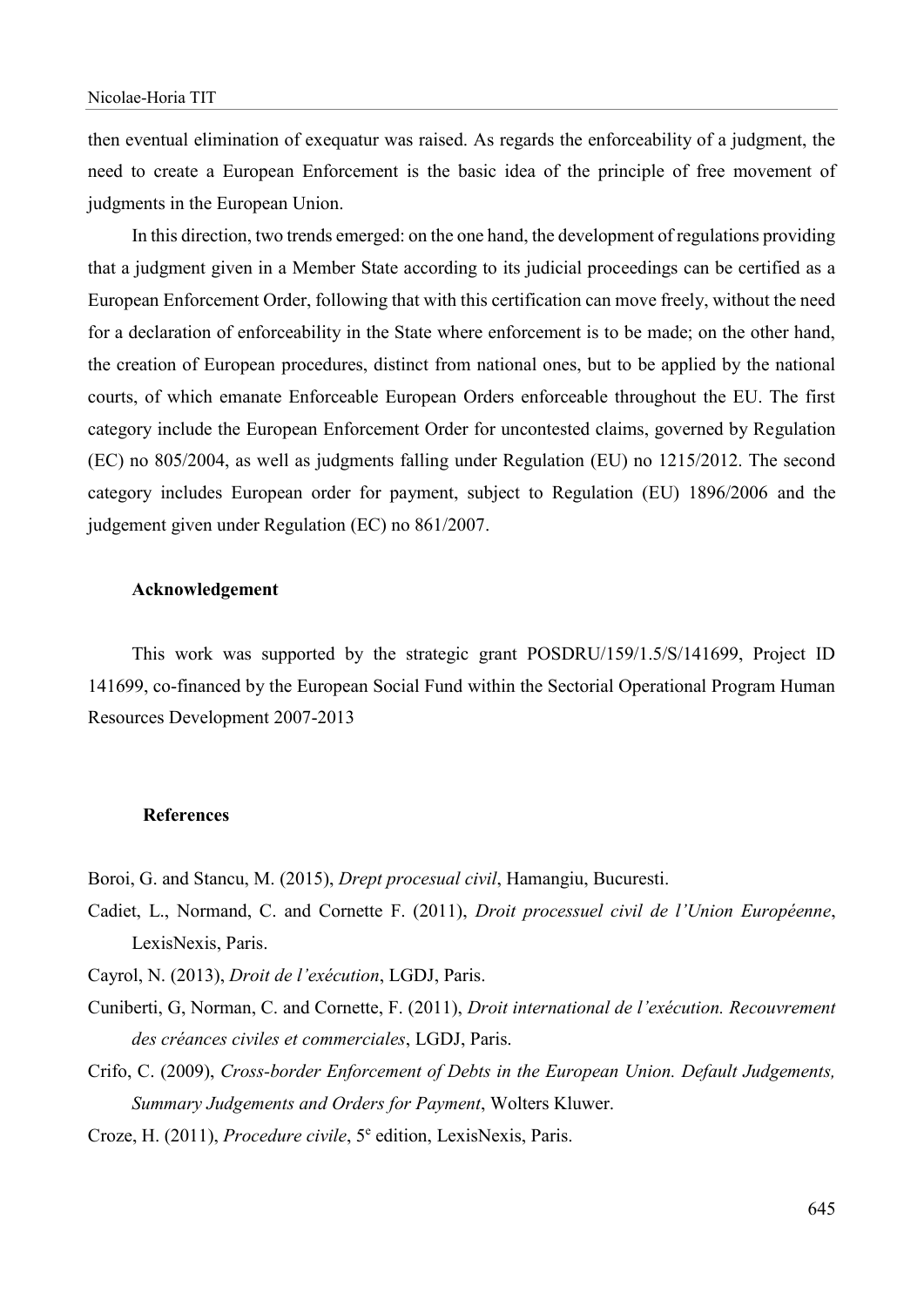- Calin, D. A, Calin, R. M., Ciolofan, A., Cioponea, I., Coţovanu, P.A., Groza, A., Iacuba, A., Lungu, S. E., Zaharia, L., Zeca, D. and Gogescu, N. P. (2014), *Cooperarea judiciara in materie civila si comerciala in Uniunea Europeana*, C.H. Beck, Bucuresti.
- Dinu, M. and Stanciu, R. (2015), *Executarea silita in noul Cod de procedura civila*, Hamangiu, Bucuresti.
- Durac, G. (2014), *Drept procesual civil. Principii si institutii fundamentale. Procedura contencioasa*, Hamangiu, Bucuresti.
- Edward, D. and Lane, R. (2013), *European Union Law*, Edward Elgar, Cheltenham, UK, Northhampton, MA, USA.
- Fairhurst, J. (2014), *Law of the European Union*, tenth edition, Person.
- Gaudemet-Tallon, H., *Compétence et exécution des jugements en Europe, Règlement 44/2001,*  Conventions de Bruxelles (1968) et de Lugano (1988 et 2007), <sup>4e</sup> édition, LGDJ, 2010.
- Gavris, D. M. (2013), "Comentariu la art. 636 CPC", in : Boroi, G. (ed), *Noul Cod de procedura civila, comentariu pe articole*, Hamngiu, Bucuresti, pp. 104-107.
- Guinchard, S., Chainais C. and Ferrand F. (2012), *Procédure civile, Droit interne et droit de l'Union*  Européenne, 31<sup>e</sup> édition, Dalloz, Paris.
- Hoonakker, P. (2014), *Procédures civiles d'exécution. Voies d'exécution. Procédures de distribution*, 3 e édition, Larcier, Bruxelles.
- Jeuland, E. (2014), *Droit processuel général*, <sup>3e</sup> édition, LGDJ, Issy-les-Moulineaux.
- Leborgne, A. (2014), *Droit de l'exécution, voies d'exécution et procédures de distribution*, 2<sup>e</sup> édition, Dalloz, Paris.
- Lupascu, D. and Ungureanu D. (2012), *Drept international privat, actualizat in raport de noul Cod civil, noul Cod de procedura civila si Regulamentele Uniunii Europene*, Universul Juridic, Bucuresti.
- Oprina, E. and Garbulet, I. (2013), *Tratat teoretic si practic de executare silita. Volumul I. Teoria generala si procedurile executionale conform noului Cod de procedura civila si noului Cod civil*, Universul Juridic, Bucuresti.
- Pancescu, F. G. (2014), *Drept procesual civil international*, Hamangiu, Bucuresti.
- Perrot R., Thery P. (2013), *Procédures civiles d'exécution*, 3<sup>e</sup> édition refondue, Dalloz, Paris.
- Raducan, G. and Nita, C. M. (2011), *Regulamentul (CE) nr. 44/2001 al Consiliului, din 22 decembrie 2000, privind competenta judiciara, recunoasterea si executarea hotararilor in materie civila si comerciala ("Bruxelles I"). Comentarii si explicatii privind aplicarea in dreptul intern si in dreptul European*, Hamangiu, Bucuresti.